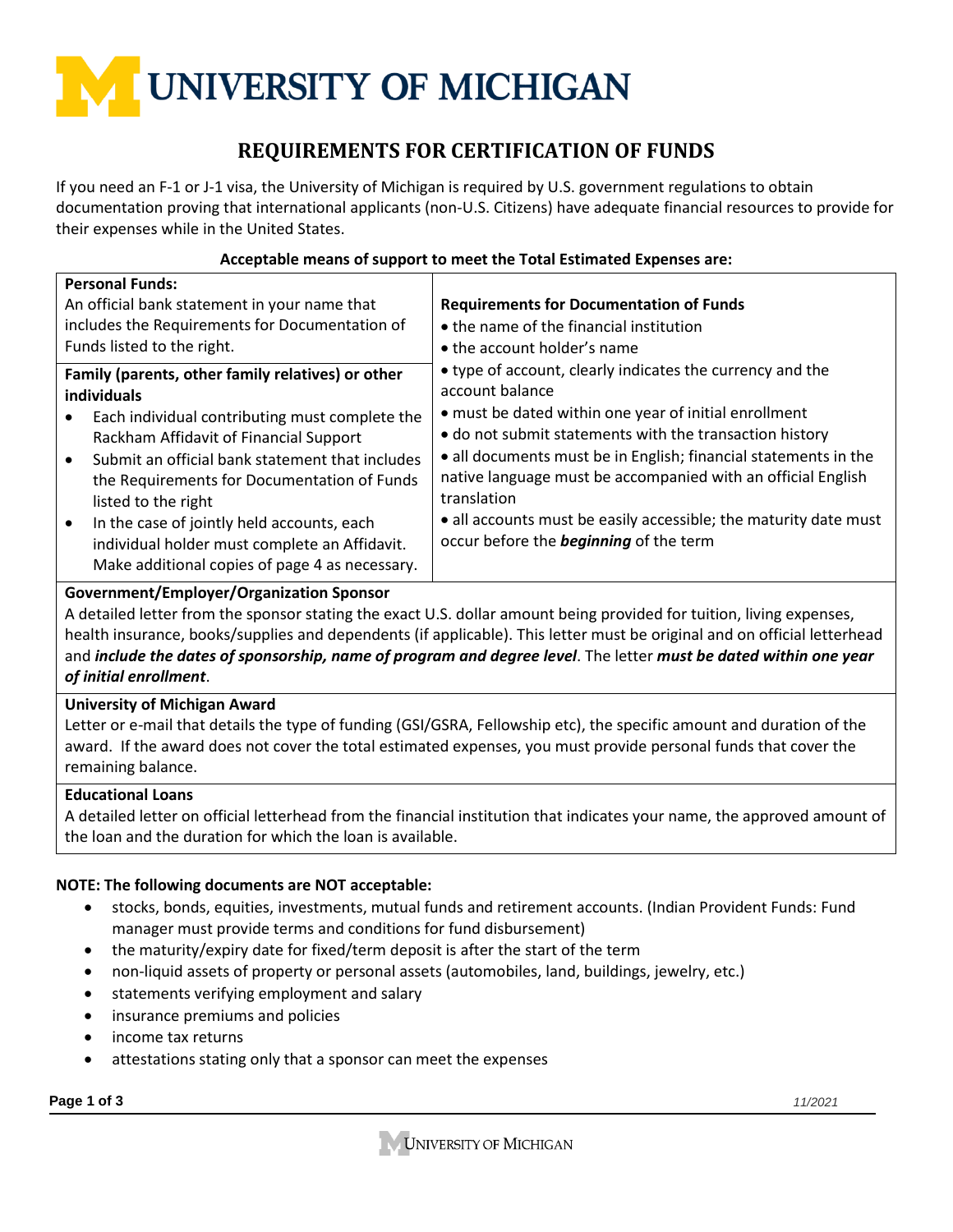

# **AFFIDAVIT OF SUPPORT**

#### **APPLICANT'S PERSONAL INFORMATION** (Please Print Clearly and Provide the Required Information Below)

| Last Name (Family Name)                     | <b>U-M ID Number (8-digit)</b>    |
|---------------------------------------------|-----------------------------------|
| First Name (Given Name)                     | Date of Birth (month/day/year)    |
| <b>City and Country of Birth</b>            | <b>Country of Citizenship</b>     |
| <b>Country of Legal Permanent Residence</b> | <b>Program of Study</b>           |
| <b>Current Occupation</b>                   | <b>Proposed Term of Admission</b> |

**Personal/Other Sponsor** (Check and sign only one box below for each sponsor)

| $\Box$ I will provide full financial support for the applicant's | $\Box$ will provide partial financial support in the amount   |  |
|------------------------------------------------------------------|---------------------------------------------------------------|--|
| (and dependents, if applicable) tuition, fees and living         | of \$ _______________ for the applicant's (and dependents, if |  |
| expenses for the first and subsequent years at the               | applicable) estimated expenses. As verification that          |  |
| University of Michigan. As verification that funding is          | funding is available, I have attached an official bank        |  |
| available, I have attached an official bank statement(s)         | statement(s) for the first year. Do not fill in if full       |  |
| for the first year.                                              | financial support section is checked.                         |  |
|                                                                  |                                                               |  |
|                                                                  |                                                               |  |
|                                                                  |                                                               |  |